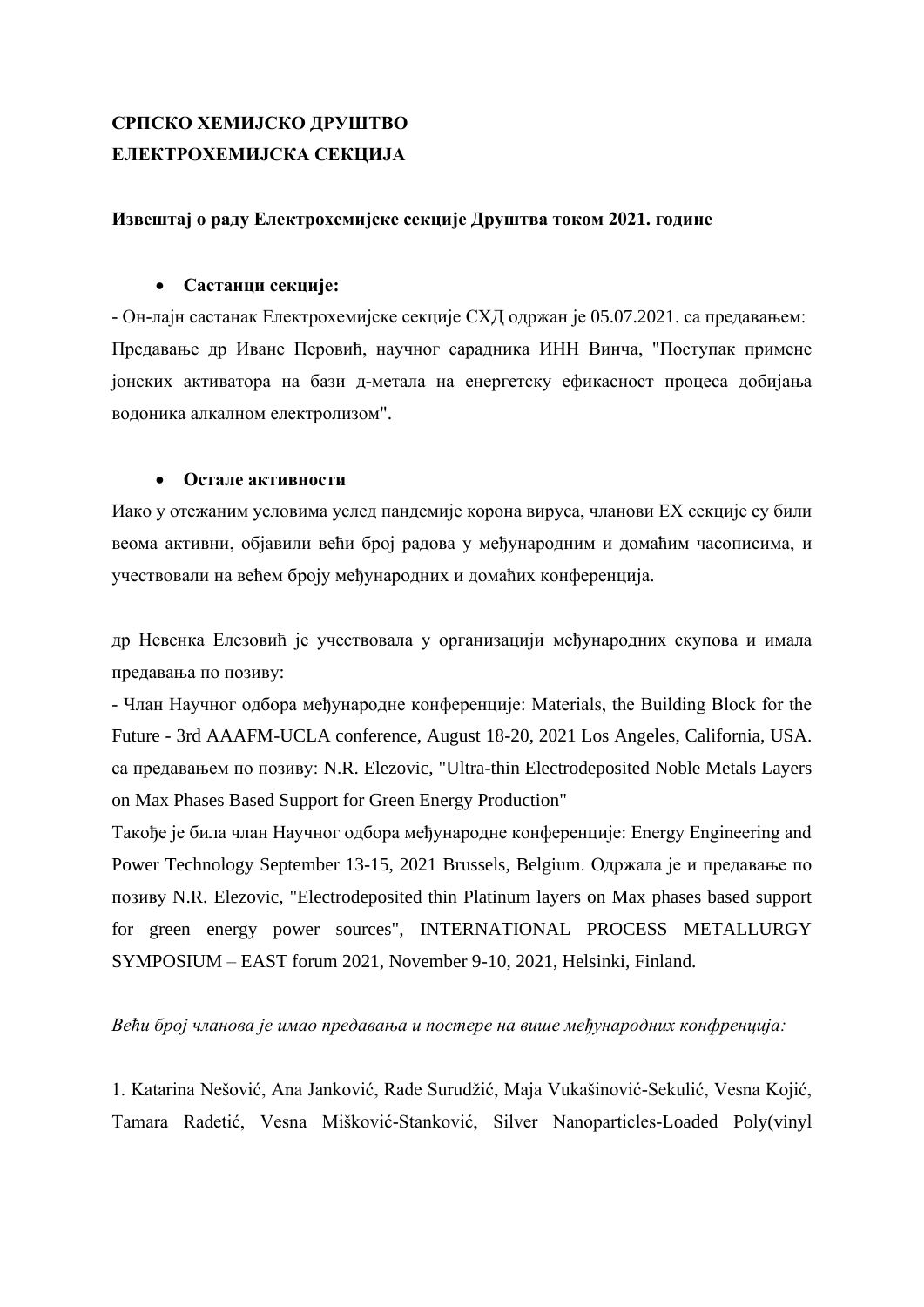alcohol)/Chitosan/Graphene Hydrogels Obtained by Electrochemical Synthesis, 6th World Congress TERMIS 2021, Maastricht, The Netherlands, 15-19 November 2021, Poster No. 480. 2. Milena Stevanović, Marija Djošić, Ana Janković, Katarina Nešović, Vesna Mišković-Stanković, Graphene-Loaded Bioactive Hydroxyapatite Coatings on Titanium Substrate - Fundamental In Vitro Investigations, 6th World Congress TERMIS 2021, Maastricht, The Netherlands, 15-19 November 2021, Poster No. 482.

3. Ana S. Dobrota, Tanja Đokić, Igor A. Pašti, What is the State of Single Atom Catalysts under Electrochemical Conditions – DFT Study of SACs Embedded in Graphene Lattice?, 72nd Annual Meeting of the International Society of Electrochemistry (ISE), Jeju, Jeju, South Korea (online), 8/29/2021 - 9/3/2021

4. Aleksandar Z. Jovanović, Sanjin J. Gutić, Igor A. Pašti, One-Step Electrochemical Synthesis of Ni@rGO Composites with High Electrocatalytic Activity towards Hydrogen Evolution in Alkaline Media, 72nd Annual Meeting of the International Society of Electrochemistry (ISE), Jeju, Jeju, South Korea (online), 8/29/2021 - 9/3/2021

5 Aleksandra Miladinović, Ana S. Dobrota, Igor A. Pašti, Kinetic Monte Carlo Modelling of Complex Electrocatalytic Interfaces for Hydrogen Evolution Reaction, 72nd Annual Meeting of the International Society of Electrochemistry (ISE), Jeju, Jeju, South Korea (online), 8/29/2021 - 9/3/2021.

6. L. D. Rafailovic, T. L. Trisovic, C. Rentenberger, A. Z. Jovanovic, I. A. Pasti, S. Gutic, and H. P. Karnthaler, Design of Nanostructured Materials By Electrochemical Approaches (Invited), 240th ECS Meeting, October 10-14, 2021.

7. Katarina Nešović, Ana Janković, Rade Surudžić, Maja Vukašinović-Sekulić, Vesna Kojić, Tamara Radetić, Vesna Mišković-Stanković, Silver Nanoparticles-Loaded Poly(vinyl alcohol)/Chitosan/Graphene Hydrogels Obtained by Electrochemical Synthesis, 6th World Congress TERMIS 2021, Maastricht, The Netherlands, 15-19 November 2021, Poster No. 480. 8. Milena Stevanović, Marija Djošić, Ana Janković, Katarina Nešović, Vesna Mišković-Stanković, Graphene-Loaded Bioactive Hydroxyapatite Coatings on Titanium Substrate - Fundamental In Vitro Investigations, 6th World Congress TERMIS 2021, Maastricht, The Netherlands, 15-19 November 2021, Poster No. 482.

9. Mihael Bučko, Alexandre C. Bastos, Mário G.S. Ferreira, Jelena B. Bajat, Influence of water content in the electrolyte on the corrosion susceptibility of pure magnesium in ethaline, 72th Annual Meeting of The International Society of Electrochemistry, Jeju Island, Korea, 2021, (Symposia 12) (S12-024).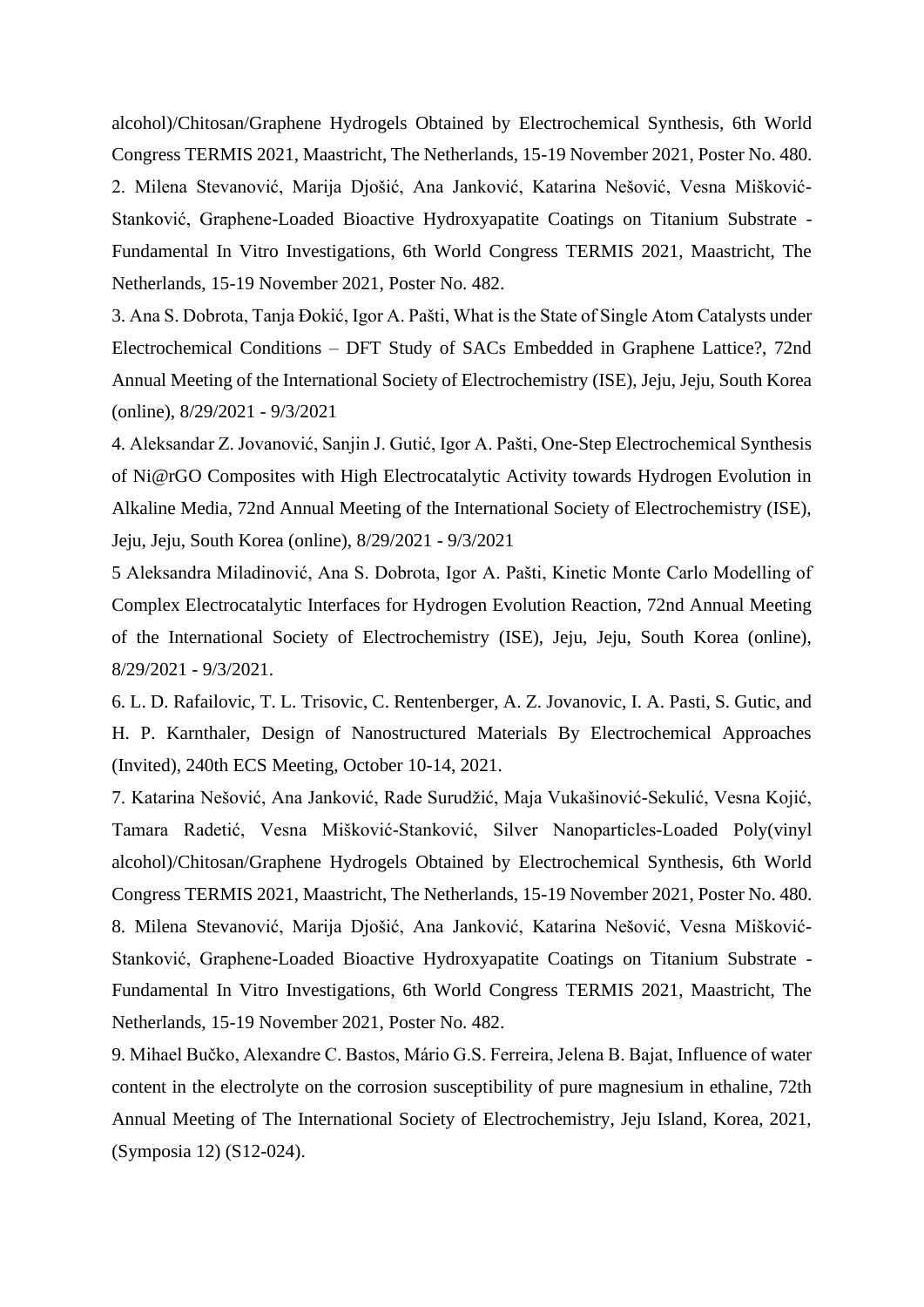10. Mihael Bučko, Marija Riđošić, Jovanka Kovačina, Milorad Tomić, Jelena B. Bajat, Improving hardness of electrodeposited Zn−Mn alloy coatings by incorporated Al2O3 ceramic particles, 72nd Annual Meeting of the International Society of Electrochemistry, 29 August - 3 September 2021, Jeju Island, Korea/Online, Presentation s12-011.

Такође, већи број чланова секције је имао излагања и постер презентавије на домаћим скуповима са међународним учешћем:

- 1.15th International Conference on Fundamental and Applied Aspects of Physical Chemistry "Physical Chemistry 2021", September 20-24, Belgrade, Serbia.
- 2.XXII YUCORR International Conference, Meeting point of the science and practice in the fields of corrosion, materials and environmental protection, Proceedings, p 31-36, Tara, Serbia, 2021.
- 3.57th Meeting of the Serbian Chemical Society, Kragujevac, Serbia, June 18-19, 2021

проф. др. Бранимир Гргур је одржао предавање на скупу САНУ: Бранимир Гргур, Улога литијума у енергетским технологијама и алтернативе, ПРОЈЕКАТ ЈАДАР – ШТА ЈЕ ПОЗНАТО? Српска академија наука и уметности, 07.05.2021, Београд

Уз учешће чланова секције, добијене су и следеће награде:

1. Sofija Petković, Katarina Nešović, Ana Janković, Aleksandra Perić-Grujić, Maja Vukašinović-Sekulić, Vesna Kojić, Vesna Mišković-Stanković, Electrochemical synthesis of silver nanoparticles in poly(vinyl alcohol) and alginate hydrogels, IUPAC Poster Prize, 57th Meeting of the Serbian Chemical Society, Kragujevac, Serbia, 18-19 June 2021.

2. Вељовић Ђорђе, Ђошић Марија, Звицер Јована, Зебић Маја, Јанаћковић Ђорђе, Јанковић Ана, Матић Тамара, Милетић Весна, Нешовић Катарина, Обрадовић Бојана, Осмокровић Андреа, Петровић Рада, Мишковић Станковић Весна, Стевановић Милена и Стојковска Јасмина, "Нови мултифункционални биоматеријали за примену у медицини", Златна медаља, Међународни фестивал иновација, знања и стваралаштва ТЕСЛА ФЕСТ 2021, Савез проналазача Војводине, Нови Сад, 12-15. октобар, 2021, Каталог, п. 5.

3. Златна медаља са ликом Николе Тесле из области проналазаштва, Аутоматски уређај за прихрану домаћих и дивљих животињана на пашњацима (Automatic Feeder for Domestic and Wild Animals on Pastures), М. Гвозденовић, Л. Рафаиловић**,** Б. Гргур, З.